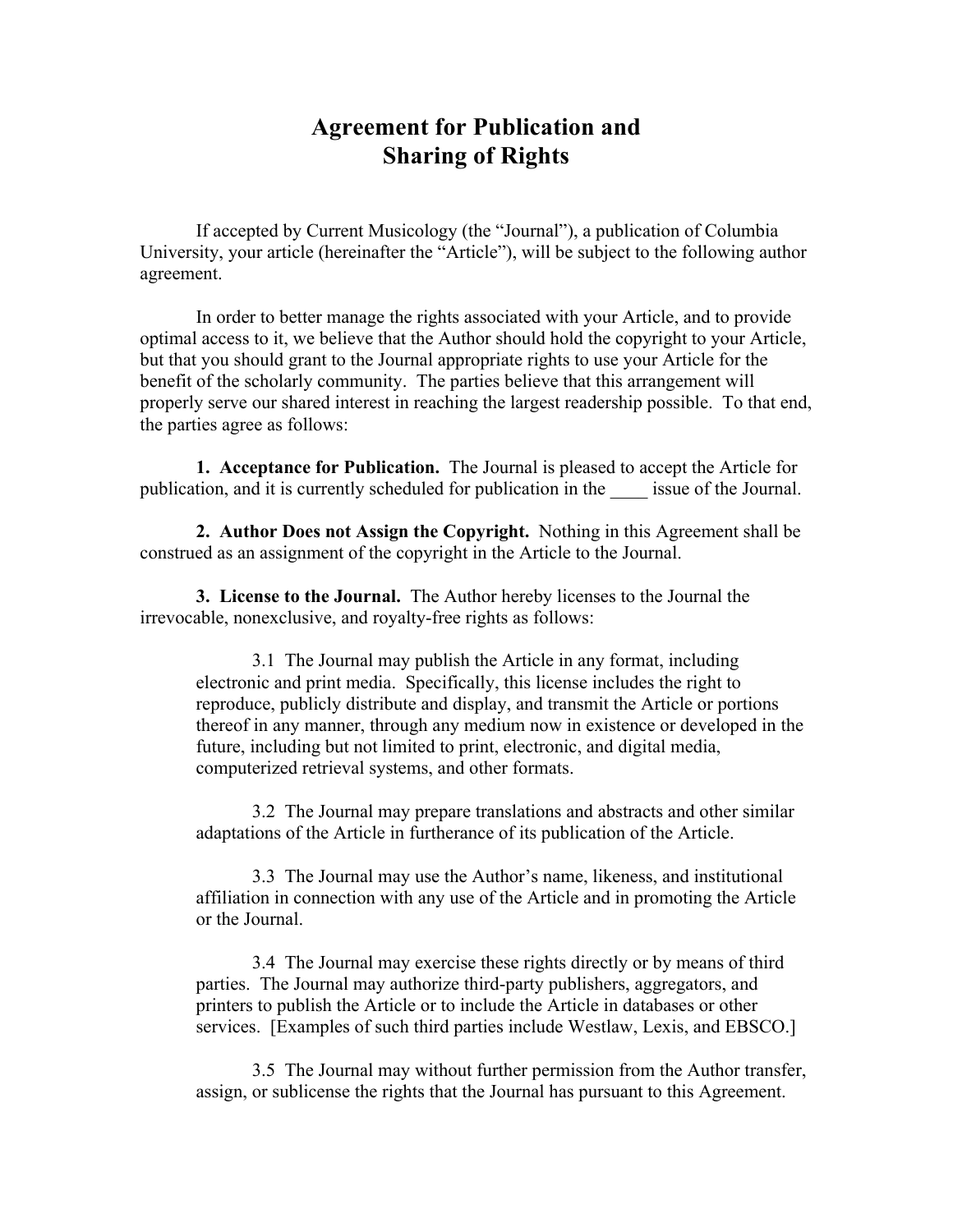3.6 In order to foster wider access to the Article, especially for the benefit of the nonprofit community, the Author hereby grants to the Journal the authority to publish the Article with a Creative Commons "Attribution, Non-Commercial, No Derivatives" license. [The Author should consult the Creative Commons website (www.creativecommons.org) for further information.]

3.7 This license of rights to the Journal shall take effect immediately. In the event that the Journal does not publish the Article, this license to the Journal shall terminate upon written notification by the Journal to the Author, or upon termination of all publication by the Journal. To the extent that moral rights may apply to the Article, this agreement does not affect the moral rights of the Author in or to the Article.

**4. Rights of the Author.** Without suggesting any limit on other rights that the Author may have with respect to the Article, the Author retains the following rights. To the extent that the Journal holds similar rights with respect to the Article consistent with this Agreement, the Author shall hold these rights on a nonexclusive basis. To the extent that the Article includes edits and other contributions by the staff of the Journal, the rights of the Author in this Paragraph include the right to use such edits and contributions.

4.1 The Author may publish the Article in another scholarly journal, in a book, or by other means. The Author may exercise this right of publication only after the date of first publication of the Article in the Journal in any format.

4.2 The Author shall, without limitation, have the right to use the Article in any form or format in connection with the Author's teaching, conference presentations, lectures, other scholarly works, and for all of Author's academic and professional activities.

4.3 The Author shall at any time have the right to make, or to authorize others to make, a preprint or a final published version of the Article available in digital form over the Internet, including, but not limited to, a website under the control of the Author or the Author's employer or through digital repositories including, but not limited to, those maintained by scholarly societies, funding agencies, or the Author's employer. This right shall include, without limitation, the right of the Author to permit public access to the Article as part of a repository or through a service or domain maintained by the Author's employing institution or a service as required by law or by agreement with a funding agency. The Journal may in its discretion deposit the Article with any digital repository consistent with deposits permitted by the Author under this paragraph. [Examples of such repositories include SSRN, arXiv.org, PubMed Central, and Academic Commons at Columbia University.]

4.4 Any of the foregoing permitted uses of the Article, or of a work based substantially on the Article, shall include an appropriate citation to the Article, stating that it has been or is to be published in the Journal, with name and date of